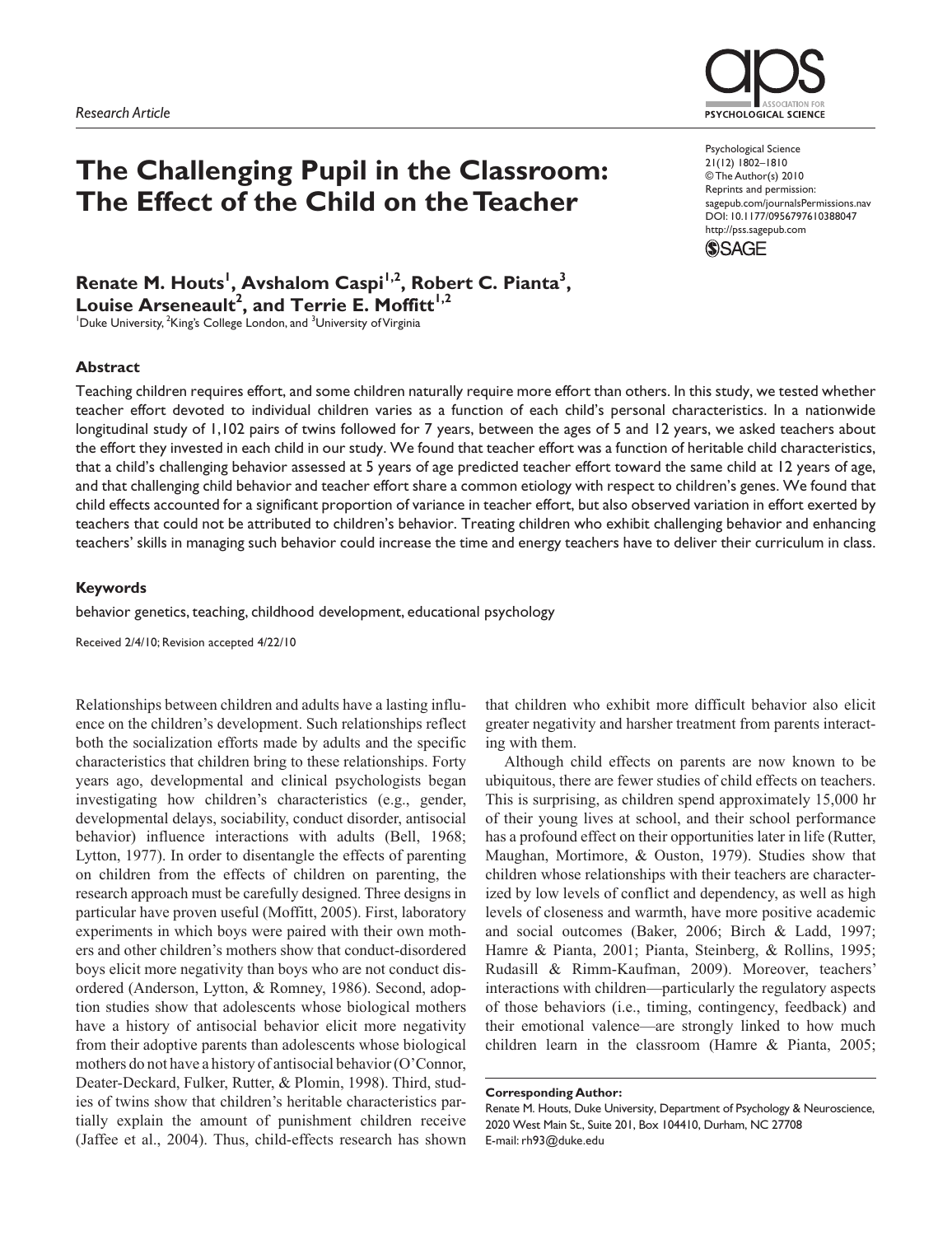Mashburn et al., 2008). Positive teacher-child interactions can also mitigate aspects of a child's developmental history that increase that child's risk of poor classroom performance (Rimm-Kaufman, La Paro, Downer, & Pianta, 2005). One question that remains, however, is the extent to which estimates of teacher influence or classroom influence are a function of child effects. In other words, how much do children influence their teachers' behavior? In the present study, we examined this question by studying the effort teachers reported when interacting with particular children in their classroom.

Establishing and maintaining positive, productive relationships with children requires significant effort on the part of teachers. This effort involves behaviors similar to those exhibited by effective parents (Wentzel, 2002), such as control, maturity demands, democratic communication, and nurturance (Baumrind, 1971, 1991). More important, one-on-one teacher effort is a precious commodity—although extra attention may be helpful to an individual child, the time spent giving this extra time to one child may detract from the teacher's instruction time or availability to the class as a whole. Given the already limited opportunities to learn in classrooms (Pianta, Belsky, Houts, Morrison, & the Eunice Kennedy Shriver National Institute of Child Health and Human Development Early Child Care Research Network, 2007), and given that "teacher quality is the most important schooling factor affecting student achievement" (Goldhaber & Hannaway, 2009, pp. 3−4), it is important to better understand the factors that shape teachers' behavior. Correlational studies provide suggestive evidence that children's cognitive, emotional, and behavioral difficulties are linked to conflicted relationships with their teachers (Birch & Ladd, 1998; Doumen, Verschueren, Buyse, Germeijs, Luyckx, & Soenens, 2008; Rudasill & Rimm-Kaufman, 2009; Sutherland & Oswald, 2005). To date, however, research designs employed in this field have not enabled researchers to disentangle the direction of effects in the classroom, as they have in the home (Plomin, 1994).

In our study, we tested hypotheses about variation in teacher effort as a function of variation in children's personal characteristics, using a design that has not previously been applied to investigate child effects on teachers. Using the Environmental Risk Study (Moffitt & the E-Risk Study Team, 2002), we directly asked teachers about the effort required to teach each of the 12-year-old children enrolled in our longitudinal twin study as they entered secondary school. In the United Kingdom, children progress from primary school to secondary school between the ages of 11 and 12. We therefore measured teacher effort as children were making a fresh start in a new school and were establishing a new academic and behavioral reputation that could potentially persist through secondary school.

In our analysis, we focused on teacher effort, a measure reflecting the effort teachers say they allocate to a particular pupil. This effort is separate from that required by the class as a whole. Using teacher effort as the outcome, we examined child effects on the environment in two ways. First, by relying

on the different levels of relatedness between monozygotic (MZ) and dizygotic (DZ) twin children, we tested the relative contribution of genetic and environmental factors to variation in teacher effort. Finding that the measure of teacher effort was influenced by children's genes would indicate that teacher effort toward a particular child is elicited at least in part by the personal characteristics of the child. Furthermore, we aimed to rule out alternative methodological explanations for such an association by comparing twins rated by the same teacher (in the same classroom) with twins rated by different teachers (in different classrooms). Second, relying on our multimethod/ multi-informant longitudinal design, we tested whether cognitive abilities (i.e., low IQ) and behavioral styles (i.e., challenging behavior) of children at 5 years of age contribute to the effort required to teach them 7 years later, at 12 years of age. Finding that teacher effort was influenced by these early characteristics would indicate that teacher effort toward a particular child is elicited at least in part by qualities that predate that child's schooling history.

# **Method**

### *Sample*

Participants were members of the E-Risk Longitudinal Twin Study, which tracks the development of a nationally representative birth cohort of 2,232 British children. The sample was drawn from a larger birth register of twins born in England and Wales between 1994 and 1995 (Trouton, Spinath, & Plomin, 2002). Details about the sample have been reported previously (Moffitt & the E-Risk Study Team, 2002). Briefly, the E-Risk sample was constructed between 1999 and 2000, when 1,116 families with same-sex 5-year-old twins (93% of all eligible families) participated in home-visit assessments. Families were recruited to represent the United Kingdom population of families with newborns in the 1990s, on the basis of residential location (throughout England and Wales) and mother's age (i.e., older mothers having twins via assisted reproduction were underselected, and teenage mothers with twins were overselected). We used this sampling method to replace families who were selectively lost to the register via nonresponse, and to ensure that children growing up in high-risk environments were adequately represented in our study. Follow-up home visits were conducted when the children were 7 years old (98% participation), 10 years old (96% participation), and 12 years old (96% participation). At each home visit, parents were asked for permission to send a written questionnaire to the twins' teachers. Parents were given an opportunity to view this questionnaire before giving their consent.

Zygosity was determined using a standard zygosity questionnaire, which has been shown to be 95% accurate (Price et al., 2000). Ambiguous cases were zygosity-typed using DNA. The sample consisted of 55% MZ twins and 45% DZ twins. Sex was evenly distributed within zygosity (49% male, 51% female). Parents gave informed consent, and children gave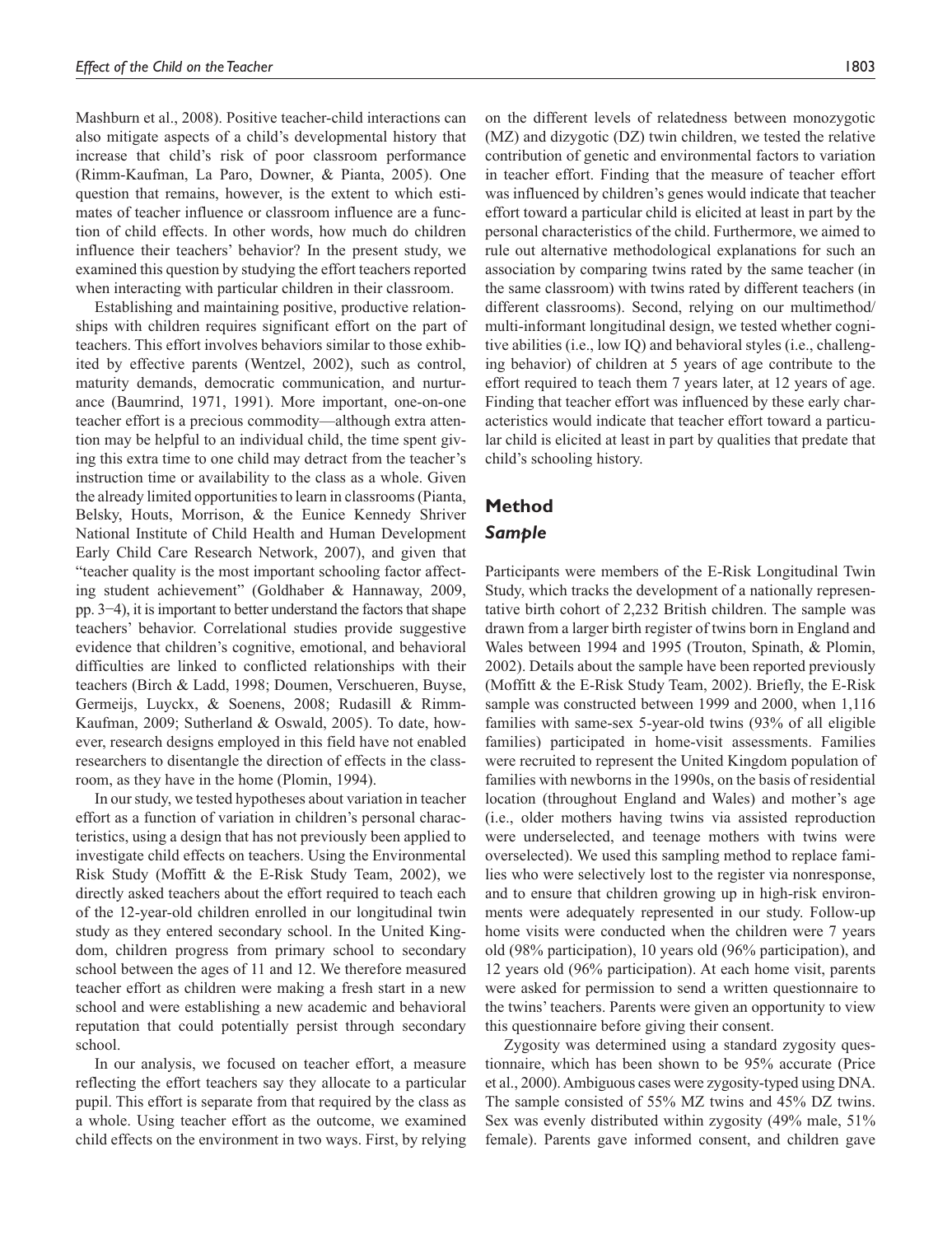assent to participate in our study. Ethical approval was granted by the Joint South London and Maudsley and the Institute of Psychiatry Research Ethics Committee.

#### *Measures*

*Teacher effort required by individual children.* When the children in the study were 12 years old, questionnaires were mailed to their teachers. Completed questionnaires were obtained for 80% of the original 2,232 E-Risk Study twins (83% of those taking part in the follow-up). The majority of co-twins were in different classrooms and evaluated by different teachers (*n* = 622 pairs, 70%; 340 MZ pairs, 55%; 282 DZ pairs, 45%), but a substantial minority were in the same classrooms and evaluated by the same teacher ( $n = 268$  pairs, 30%; 147 MZ pairs, 55%; 121 DZ pairs, 45%).

To rate the amount of effort each child required (Table 1), we asked teachers to indicate the frequency with which they needed to intervene with the child in the classroom, using a 7-point scale from 0 (*much less* than typical pupils of the same age) to 6 (*much more* than typical pupils of the same age). All items loaded on one factor, accounting for 64% of the total variance. Cronbach's alpha was .88. The mean of the items served as the final score used in our analyses.

To evaluate interrater agreement, we obtained two teacher reports for 300 children in our sample. Agreement between different teachers was acceptable,  $r = .61$ , and comparable to that found in other studies examining cross-teacher consistency (e.g.,  $r = .64$  in Achenbach, McConaughy, & Howell, 1987). In subsequent analyses, for children with more than one teacher questionnaire, we included the questionnaire data from the teacher who reported knowing the child best.

*Children's IQ.* At age 5, children's IQ was individually tested using a short form of the Wechsler Preschool and Primary

Scale of Intelligence, Revised (Wechsler, 1990). Using only the Vocabulary and Block Design subtests, we prorated children's IQs following procedures described by Sattler (1992, pp. 998−1004). Scores ranged from 52 to 145 (*M* = 95.8,  $SD = 14.5$ .

*Children's challenging behavior.* At age 5, children's challenging behavior was assessed via mother and teacher report and observer ratings. Mothers and teachers each reported on 18 symptoms of hyperactivity-impulsivity and inattention included in the *Diagnostic and Statistical Manual of Mental Disorders*, 4th edition (DSM–IV; American Psychiatric Association, 1994). After the home visit, observers-examiners rated each twin on behavioral characteristics assessing style of approach, response to the testing session, and general response to the home visit. In our study, we focused on two scales (Caspi, Henry, McGee, Moffitt, & Silva, 1995): Irritability/ negative affect included ratings of lability, low frustration tolerance, hostility, roughness, and resistance; impulsivity/ distractibility included ratings of restlessness, impulsivity, fleeting attention, and lacking persistence. See the Supplemental Material (Table S1) available online for individual scale items and reliability coefficients.

We created a composite score to combine the ratings from mothers, teachers, and observers. This score represented psychometrically "true" challenging child behavior that reflected only the part of the ratings by multiple informants in different settings that was due to challenging child behavior. This was accomplished by using principal-component analysis to remove extraneous variance associated with the perspective and context of the different raters (Kraemer et al., 2003). The first component extracted consisted of moderate to strong loadings (range = .58–.67) for all variables. This component accounted for approximately 40% of the total variance (see Table S2 in the Supplemental Material). Standardized scoring

| <b>Ouestion</b>                                                                                   | Number of twins | M    | SD   |
|---------------------------------------------------------------------------------------------------|-----------------|------|------|
| How frequently must you give this child extra encouragement to get<br>him/her to take part?       | 1.761           | 2.30 | 1.76 |
| How frequently must you act to keep this child's attention on a task?                             | 1.759           | 2.09 | 1.81 |
| How frequently must you act to curb disruptive behavior by this child?                            | 1.758           | 1.36 | 1.76 |
| How frequently does this child's behavior make it rewarding to work<br>with him/her? <sup>a</sup> | 1.761           | 3.95 | 1.46 |
| How frequently does this child's behavior make it frustrating to work<br>with him/her?            | 1.759           | 1.46 | 1.70 |
| How frequently does this child need one-to-one interaction from you?                              | 1.760           | 2.40 | 1.73 |
| Total score ( $\alpha$ = .88)                                                                     | 1.740           | 1.94 | 1.36 |

**Table 1.** Descriptive Statistics for the Teacher-Effort Scale

Note: Available response categories ranged from *much less* than typical pupils of the same age to *much more* than typical pupils of the same age: 0 = *much less*, 1 = *somewhat less*, 2 = *slightly less*, 3 = *about average*, 4 = *slightly more*, 5 = *somewhat more*, 6 = *much more*.

<sup>a</sup>Responses to this question were reverse-scored prior to creating a total teacher-effort score.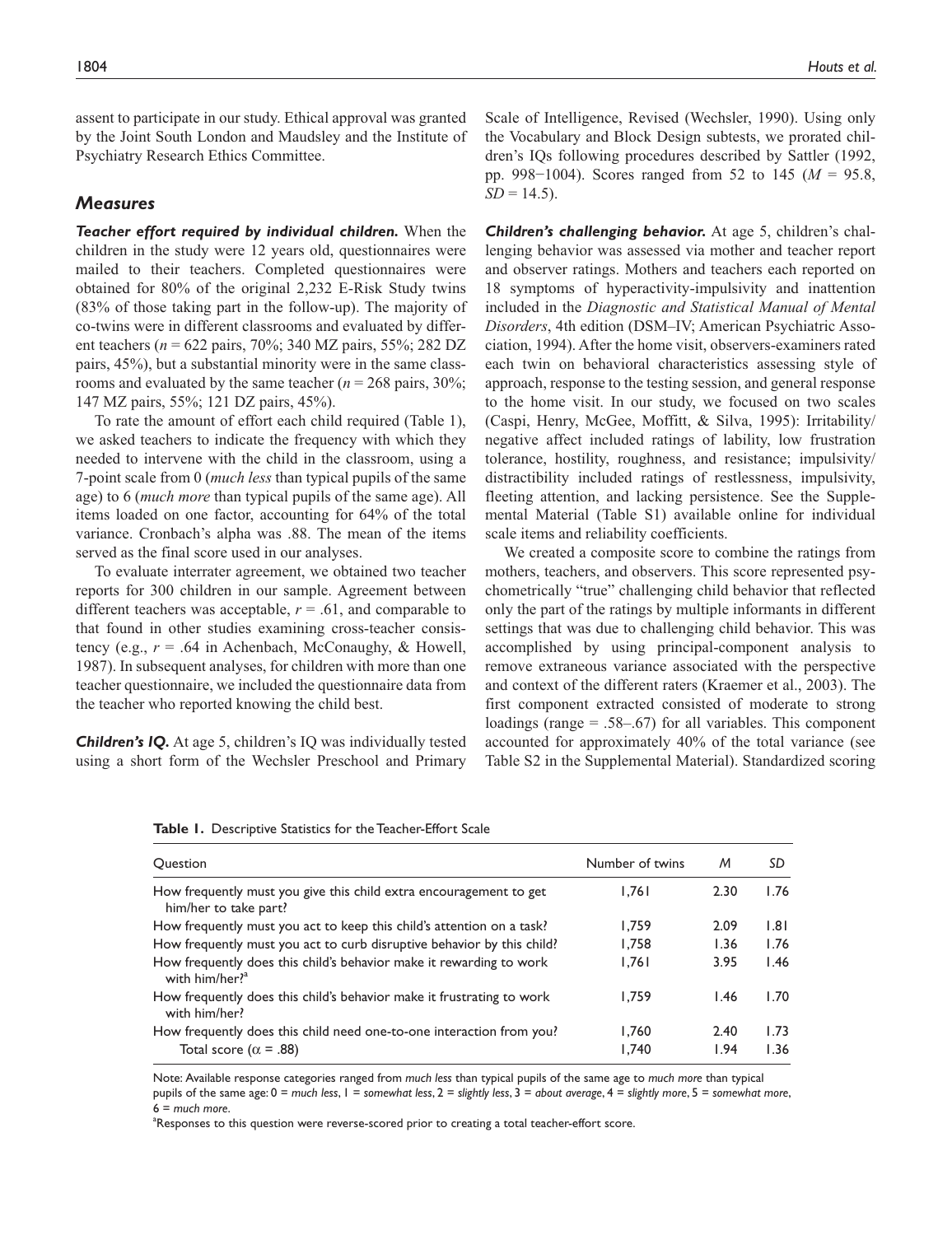coefficients were used to create scores representing challenging child behavior.

### **Results**

## *Is the effort required to teach a child influenced by that child's genetic makeup?*

Table 2 documents substantial twin resemblance in the effort required to teach a child. The within-pair MZ correlation was .64, and the within-pair DZ correlation was .40. The higher correlation between MZ twins (who share their entire DNA sequence) than between DZ twins (who, on average, share half of their segregating DNA sequence) suggests that a child's genetic information influences required teacher effort. To test this hypothesis, we conducted univariate behavior-genetic model fitting using MPlus software, Version 5.21 (Muthén & Muthén, 1998−2009). In behavior-genetic model fitting, variation in phenotype (e.g., required teacher effort) is assumed to be influenced by latent additive genetic (*A*), common environmental (*C*), and nonshared environmental (*E*) factors. We fit different nested models (*ACE* vs. *CE* and *ACE* vs. *AE*) to account for the observed covariance structure using the most parsimonious number of parameters.

Table 2 shows that the model in which children's genetic factors were constrained to have no influence on teacher effort

|                                                                 | Variance components                  |             |               | Model fit statistics |                |              |                 |
|-----------------------------------------------------------------|--------------------------------------|-------------|---------------|----------------------|----------------|--------------|-----------------|
| Sample and model                                                | Α                                    | $\mathsf C$ | E             | $\chi^2$             | df             | <b>RMSEA</b> | $\Delta \chi^2$ |
|                                                                 | Teacher effort (child age $= 12$ )   |             |               |                      |                |              |                 |
| Full sample (MZ $r = .64$ ; DZ $r = .40$ )                      |                                      |             |               |                      |                |              |                 |
| <b>ACE</b>                                                      | .45                                  | .18         | .37           | 5.72                 | 6              | 0.000        |                 |
|                                                                 | $(.28-.66)$                          | $(.05-.40)$ | $(.32-.42)$   |                      |                |              |                 |
| CE                                                              |                                      | .53         | .47           | 29.86**              | $\overline{7}$ | 0.083        | 24.14**         |
|                                                                 |                                      | $(.48-.58)$ | $(.42-.52)$   |                      |                |              |                 |
| AE                                                              | .64                                  |             | .36           | 9.47                 | $\overline{7}$ | 0.027        | $3.75^+$        |
|                                                                 | $(.59-.69)$                          |             | $(.31 - .41)$ |                      |                |              |                 |
| Co-twins in same classroom (MZ $r = .80$ ; DZ $r = .55$ )       |                                      |             |               |                      |                |              |                 |
| <b>ACE</b>                                                      | .51                                  | .27         | .19           | 3.24                 | 6              | 0.000        |                 |
|                                                                 | $(.31-.80)$                          | $(.09-.57)$ | $(.15-.25)$   |                      |                |              |                 |
| CE                                                              |                                      | .68         | .32           | 27.04 **             | $\overline{7}$ | 0.146        | 23.80**         |
|                                                                 |                                      | $(.62-.75)$ | $(.26-.39)$   |                      |                |              |                 |
| AE                                                              | .81                                  |             | .19           | 7.23                 | 7              | 0.016        | $3.99*$         |
|                                                                 | $(.76 - .86)$                        |             | $(.15-.25)$   |                      |                |              |                 |
| Co-twins in different classrooms (MZ $r = .56$ ; DZ $r = .32$ ) |                                      |             |               |                      |                |              |                 |
| ACE                                                             | .43                                  | .12         | .45           | 6.86                 | 6              | 0.022        |                 |
|                                                                 | $(.21-.73)$                          | $(.00-.46)$ | $(.38 - .53)$ |                      |                |              |                 |
| CE                                                              |                                      | .46         | .54           | $18.36*$             | $\overline{7}$ | 0.073        | $11.50**$       |
|                                                                 |                                      | $(.40-.53)$ | $(.48 - .61)$ |                      |                |              |                 |
| AE                                                              | .56                                  |             | .44           | 7.81                 | 7              | 0.019        | 0.95            |
|                                                                 | $(.49-.63)$                          |             | $(.37-.51)$   |                      |                |              |                 |
|                                                                 | Challenging child (child age $= 5$ ) |             |               |                      |                |              |                 |
| Full sample (MZ $r = .68$ ; DZ $r = .21$ )                      |                                      |             |               |                      |                |              |                 |
| ACE                                                             | .67                                  | .00         | .33           | $15.73*$             | 6              | 0.056        |                 |
|                                                                 | $(.62-.71)$                          | $(.00-.05)$ | $(.29-.38)$   |                      |                |              |                 |
| $C\!E$                                                          |                                      | .47         | .53           | $121.50**$           | $\overline{7}$ | 0.176        | 105.77**        |
|                                                                 |                                      | $(.42-.52)$ | $(.48-.58)$   |                      |                |              |                 |
| AE                                                              | .67                                  |             | .33           | $15.73*$             | 7              | 0.049        | 0.00            |
|                                                                 | $(.62-.71)$                          |             | $(.29-.38)$   |                      |                |              |                 |

Note: Models in boldface are the best-fitting models. Numbers in parentheses are 95% confidence intervals. Models of teacher effort and challenging child behavior were tested for the full sample; in addition, models of teacher effort were tested separately for twin pairs in which co-twins were in the same classroom and twin pairs in which co-twins were in different classrooms. MZ = monozygotic; DZ = dizygotic; *A* = additive genetic effect; *C* = commonenvironmental effect; E = unique-environmental effect; RMSEA = root-mean-square error of approximation;  $\chi^2$  = chi-square model fit statistic; Δχ $^2$  = chi-square test of the difference in fit between the full *ACE* model and the reduced model (*CE* or *AE*).

 $\phi$  < .10. \**p* < .05. \*\**p* < 01.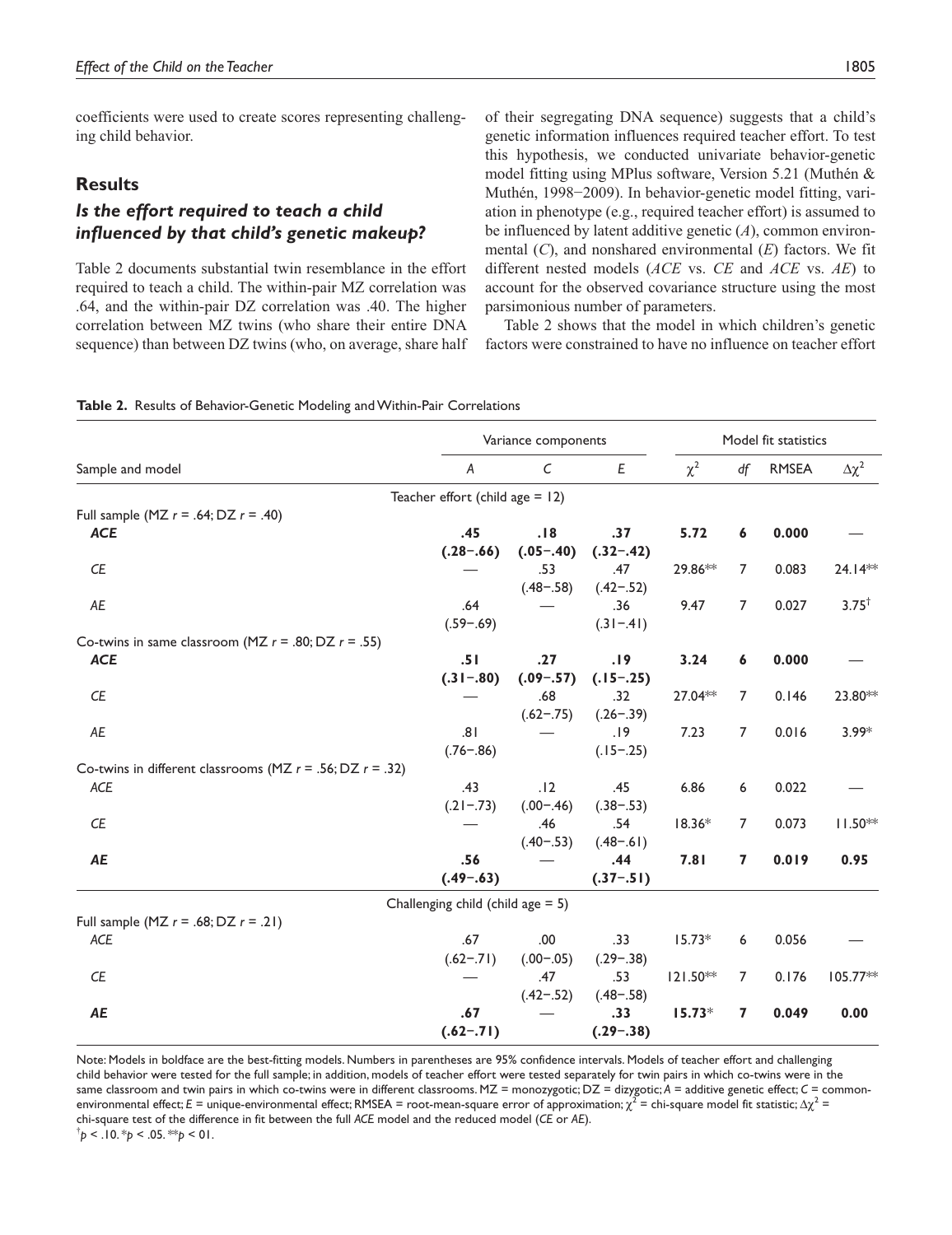(i.e., the *CE* model) fit significantly worse than the model that included genetic factors (i.e., the *ACE* model),  $\Delta \chi^2(1, N =$  $953$ ) = 24.14,  $p < .001$ . The model that constrained the common-environmental effect to have no influence on teacher effort (i.e., the *AE* model) had a marginally worse fit than the *ACE* model,  $\Delta \chi^2(1, N = 953) = 3.75$ ,  $p = .053$ . We chose to accept the more complex *ACE* model because the 95% confidence interval for the *C* term did not include zero. Thus, the best-fitting *ACE* model (highlighted in bold in Table 2) indicated that children's genetic factors accounted for 45% of the variance in teacher effort; common environmental factors accounted for 18% of the variance, and unique, child-specific environmental factors accounted for the remaining 37% of the variance in teacher effort.

Before accepting this interpretation, it is important to consider the possibility that teachers might rate effort required to teach MZ twins more similarly than they would rate effort required to teach DZ twins, simply because MZ twins are more similar in appearance and are therefore more easily taken for one another. That is, it may be that genetic factors did not contribute to MZ twins' greater similarity, but rather that MZ twins appeared to require more similar teacher effort than DZ twins because of rater bias on the part of teachers. To evaluate this possibility, we compared the within-pair MZ correlations and within-pair DZ correlations among twins who were in the same classroom (and evaluated by the same teacher) with the same correlations among twins who were in different classrooms (and evaluated by different teachers; see Table 2).

For twins in the same classroom, the within-pair MZ correlation was .80, and the within-pair DZ correlation was .55. The best-fitting model was the *ACE* model, a result suggesting that genetic factors accounted for 51% of the variance in teacher effort, common environmental factors accounted for 27% of the variance, and unique, child-specific environmental factors accounted for the remaining 19% of variance in teacher effort. For twins in different classrooms, the within-pair MZ correlation was .56, and the within-pair DZ correlation was .32. The best-fitting model was the *AE* model, which indicated that children's genetic factors accounted for 56% of the variance in teacher effort, and unique, child-specific environmental factors accounted for the remaining 44% of variance in teacher effort, with no influence of common environmental factors. The increased shared-environmental effect in same classrooms compared with different classrooms suggests that, in addition to children's characteristics, teacher characteristics or classroom climate influences teacher effort.

We also tested a multigroup model that allowed separate estimates of *A*, *C*, and *E* for twins in the same versus different classrooms, in contrast to a reduced model that constrained the estimates of *A* to be equal for twins in the same and different classrooms. The constrained model did not significantly decrease model fit,  $\Delta \chi^2(1, N = 885) = 0.13$ ,  $p = .72$ , which indicates that children's genetic factors exerted an equal influence (56%) on required teacher effort regardless of whether children were in the same classroom and evaluated by the

same teacher or in different classrooms and evaluated by different teachers.

# *Is the effort required to teach a child influenced by the child's cognitive ability and challenging behavior?*

Table 3 documents whether a child's cognitive and behavioral characteristics at 5 years of age predicted required teacher effort expended on the child at 12 years of age. Irrespective of the source of the behavioral report—mother, teacher, or home visitor—children whose reported behavior was more irritable, impulsive, hyperactive, and inattentive at 5 years of age required more teacher effort at 12 years of age than children with lower levels of these behaviors at age 5. The challenging-child-behavior composite at age 5 correlated positively with required teacher effort at age 12 years, *r* = .33. Children's IQ at age 5 correlated negatively with required teacher effort 7 years later,  $r = -.20$ . Partialing out the effect of IO only slightly attenuated the correlation between children's challenging behavior and required teacher effort (*pr* = .28). Partialing out the effect of children's challenging behavior, however, reduced the correlation between IQ and teacher effort by half  $(pr = -10)$ . Thus, it appears that much of the relationship between low IQ and required teacher effort is accounted for by challenging child behavior, but the relationship between challenging child behavior and teacher effort is less susceptible to variations in children's IQ. Given the statistically weak independent effect of child IQ on teacher effort, we focused our remaining analyses on etiological factors that could influence both challenging child behavior and required teacher effort.

# *Do genetic factors that influence children's challenging behavior also influence how much teacher effort they require?*

Table 2 presents the univariate model-fitting results for challenging child behavior. The *AE* model provided the best fit to the data, with genetic factors accounting for 67% of children's challenging behavior and child-specific environmental factors accounting for the remaining 33% of the variance. We then examined the genetic and environmental influences on the covariation between children's challenging behavior and required teacher effort. In multivariate twin analysis, we compared MZ and DZ correlations across phenotypes—for example, one twin's challenging-behavior score was correlated with the co-twin's teacher-effort score. A finding that the crossphenotype twin correlations are greater for MZ twins than for DZ twins would imply that genetic factors contribute to the correlation between the two phenotypes. We found that the cross-twin cross-phenotype correlations for challenging behavior and teacher effort were higher for MZ twins than for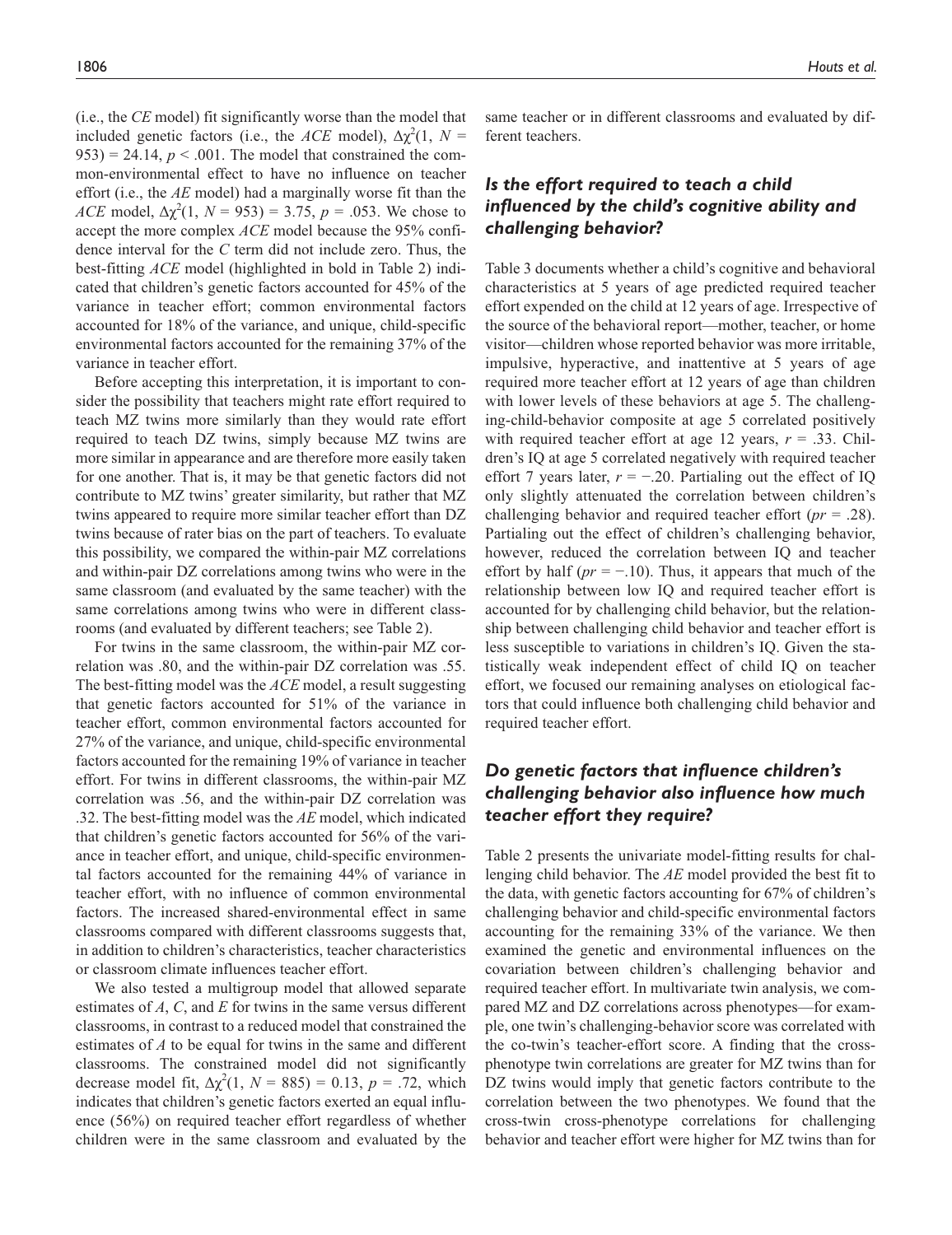|                 | <b>Table 3.</b> Correlations Between Children's Characteristics at |  |
|-----------------|--------------------------------------------------------------------|--|
|                 | 5 Years of Age and Teacher Effort When the Children Were           |  |
| 12 Years of Age |                                                                    |  |

|                              | Correlation with<br>teacher effort |        |  |
|------------------------------|------------------------------------|--------|--|
| Variable                     | r                                  | þr     |  |
| Mother ratings               |                                    |        |  |
| Inattentive                  | .24                                | 19.    |  |
| Hyperactive/impulsive        | .21                                | .17    |  |
| Teacher ratings              |                                    |        |  |
| Inattentive                  | .21                                | . 17   |  |
| Hyperactive/impulsive        | .21                                | 19.    |  |
| Observer ratings             |                                    |        |  |
| Irritability/negative affect | . 18                               | 14.    |  |
| Impulsivity/distractibility  | .21                                | . 17   |  |
| Challenging-child composite  | .33                                | .28    |  |
| Child IO                     | $-.20$                             | $-.10$ |  |

Note: All correlations are significant at *p* < .01 (adjusted for clustering of twins within families). *pr* = partial correlation between age-5 risk factor and age-12 teacher effort, removing the effect of challenging child behavior (for IQ) or child IQ (for all others).

DZ twins (MZ: .32 and .33; DZ: .18 and .20). This result suggests that children's genetic background influences the association between challenging behavior and required teacher effort (Table 4).

To formally test this hypothesis, we constructed a bivariate Cholesky model from the most parsimonious univariate models for challenging child behavior (i.e., the *AE* model) and required teacher effort (i.e., the *ACE* model). A significant path from additive genetic influences on challenging child behavior to teacher effort would indicate the degree to which

ence variation in required teacher effort. Similarly, a significant path from nonshared environmental influences on challenging child behavior to teacher effort would indicate the extent to which child-specific environmental influences on challenging child behavior also influence teacher effort. Since our univariate model for challenging child behavior did not include shared environmental influences, this component could not contribute to the explanation of required teacher effort.

Model fit did not deteriorate significantly when the path from nonshared environmental influences on challenging child behavior to teacher effort was set to zero,  $\Delta \chi^2(1, N =$  $1,102$ ) = 0.12,  $p = .73$ . However, when additive genetic influences on challenging child behavior were hypothesized to have no effect on teacher effort, the model fit declined significantly,  $\Delta \chi^2(1, N = 1,102) = 156.39, p < .001$ . Thus, the final model with the best fit consisted of an *AE* model for challenging child behavior at age 5, an *ACE* model for required teacher effort at age 12, and a significant genetic pathway from challenging child behavior to teacher effort. This model fit our data well,  $\chi^2(20, N=1,102) = 29.84, p=.07$ , root-mean-square error of approximation  $= .030$ .

Figure 1 shows that in the model with the best fit, the only significant path between challenging child behavior and required teacher effort is that from genetic influences on challenging child behavior at age 5 to required teacher effort when the child is 12 years of age. This result indicates that 100% of the relationship between challenging child behavior and required teacher effort can be explained by the child's genes that influence both phenotypes ( $β = 0.40, p < .001$ ). When we estimated parameters as proportions of variance (by squaring the standardized parameter estimates), genetic influences on challenging child behavior accounted for 16% of variance in

**Table 4.** Within-Twin and Across-Twin Correlations Between Challenging Child Behavior at 5 Years of Age and Required Teacher Effort When the Child Was 12 Years Old

|                          | Twin I                                      |                   | Twin 2                                      |        |  |
|--------------------------|---------------------------------------------|-------------------|---------------------------------------------|--------|--|
| Twin and measure         | Challenging child, Teacher effort,<br>age 5 | age 12            | Challenging child, Teacher effort,<br>age 5 | age 12 |  |
|                          |                                             | Monozygotic twins |                                             |        |  |
| Twin I                   |                                             |                   |                                             |        |  |
| Challenging child, age 5 |                                             |                   |                                             |        |  |
| Teacher effort, age 12   | .34                                         |                   |                                             |        |  |
| Twin 2                   |                                             |                   |                                             |        |  |
| Challenging child, age 5 | .68                                         | .32               |                                             |        |  |
| Teacher effort, age 12   | .33                                         | .64               | .35                                         |        |  |
|                          |                                             | Dizygotic twins   |                                             |        |  |
| Twin I                   |                                             |                   |                                             |        |  |
| Challenging child, age 5 |                                             |                   |                                             |        |  |
| Teacher effort, age 12   | .26                                         |                   |                                             |        |  |
| Twin 2                   |                                             |                   |                                             |        |  |
| Challenging child, age 5 | .21                                         | .18               |                                             |        |  |
| Teacher effort, age 12   | .20                                         | .40               | .37                                         |        |  |

Note: All correlations are significant at *p* < .01; monozygotic *n* = 421−599 pairs, dizygotic *n* = 335−498 pairs.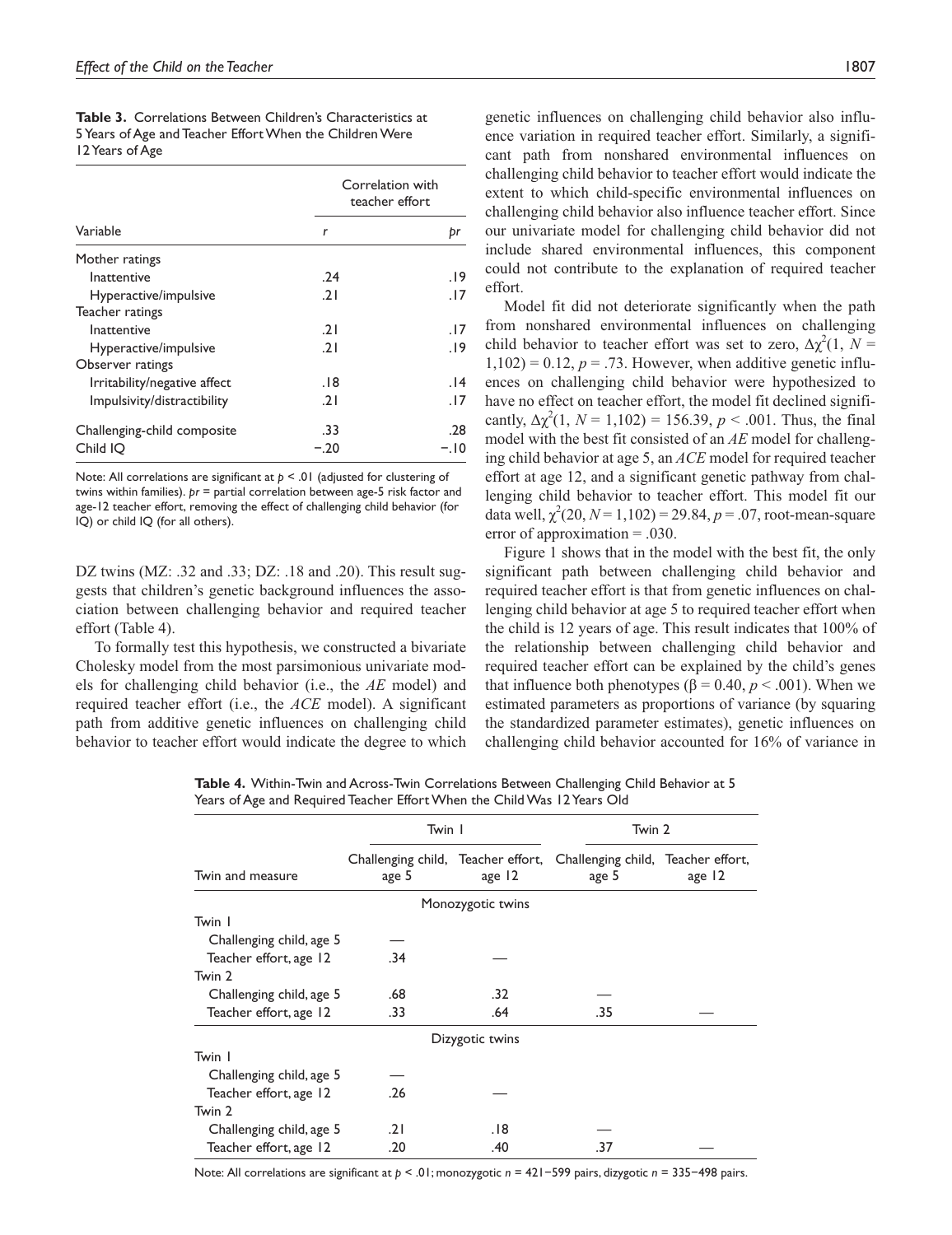teacher effort. The remaining variance in teacher effort was accounted for by other genetic influences on the child (35%), shared environmental influences (12%), and nonshared environmental influences (37%) unique to required teacher effort. This means that although we found heritable child effects on teacher effort, teacher effort also may arise from sources beyond the child.

### **Discussion**

Our findings indicate that there are substantial child effects on the effort required to teach individual children. This was demonstrated in three ways. First, variation in teacher effort was shown to be a function of variation among heritable child characteristics. Second, children's challenging behavior, assessed when entering primary school, significantly predicted the effort required to teach the same children in secondary school. Third, such challenging child behavior and the effort required to teach a child appear to share a common genetic etiology. We ruled out two potential methodological artifacts: First, significant child effects remained even when we examined twins rated by different teachers. Second, the measure of challenging child behavior represented a composite of several raters (early teachers, parents, and researchers), which suggests that this composite likely represents stable aspects of the child's behavior, rather than context-specific behavior.

It is interesting to note that child effects on teacher effort were significantly influenced by children's challenging behavior (irritability, negative affect, impulsivity, distractibility, and hyperactivity), and less influenced by children's IQ scores. We found that, consistent with previous research findings, connections between children's cognitive ability and teacher-child relationships appeared to be a function of children's selfregulation and behavioral difficulties (Eisenhower, Baker, & Blacher, 2007). This finding is likely because children with low IQ tend to have co-occurring challenging behaviors, but children exhibiting challenging behavior do not necessarily have low IQ.

Although child effects accounted for a significant proportion of the variance in teacher effort that we observed, we also found considerable variation in teacher effort toward individual children that could not be attributed to a child effect. Common environmental factors influenced required teacher effort among children in the same classroom, but not among children in different classrooms. The common-environment variance component in behavior-genetic models is usually thought to index environmental experiences in children's families that have made the children similar. In our study, shared environmental factors created similarities in teacher's effort between children in the same classroom, but not between children in different classrooms. There are three possible explanations for this finding: First, a shared classroom climate may result in pupils who require similar teaching effort, irrespective of their genetic backgrounds. Second, teachers' individual styles may lead them to invest similar amounts of effort in all pupils in their classrooms. Third, ratings provided by the same teacher may contain bias and create artificial similarities among pupils. Further work examining possible connections among classroom climate, teachers, and teacher effort is



**Fig. 1.** Standardized parameter estimates (with 95% confidence intervals) for the bivariate Cholesky model of the association between challenging child behavior ("cc") at age 5 and required teacher effort ("te") at age 12. *A* refers to additive genetic influences, *C* to shared environmental influences, and *E* to nonshared environmental influences. The model is displayed for Twin 1 only, but the model for Twin 2 would look identical. The variances of the latent variables are fixed at 1. All parameter estimates are statistically significant at *p* < .01.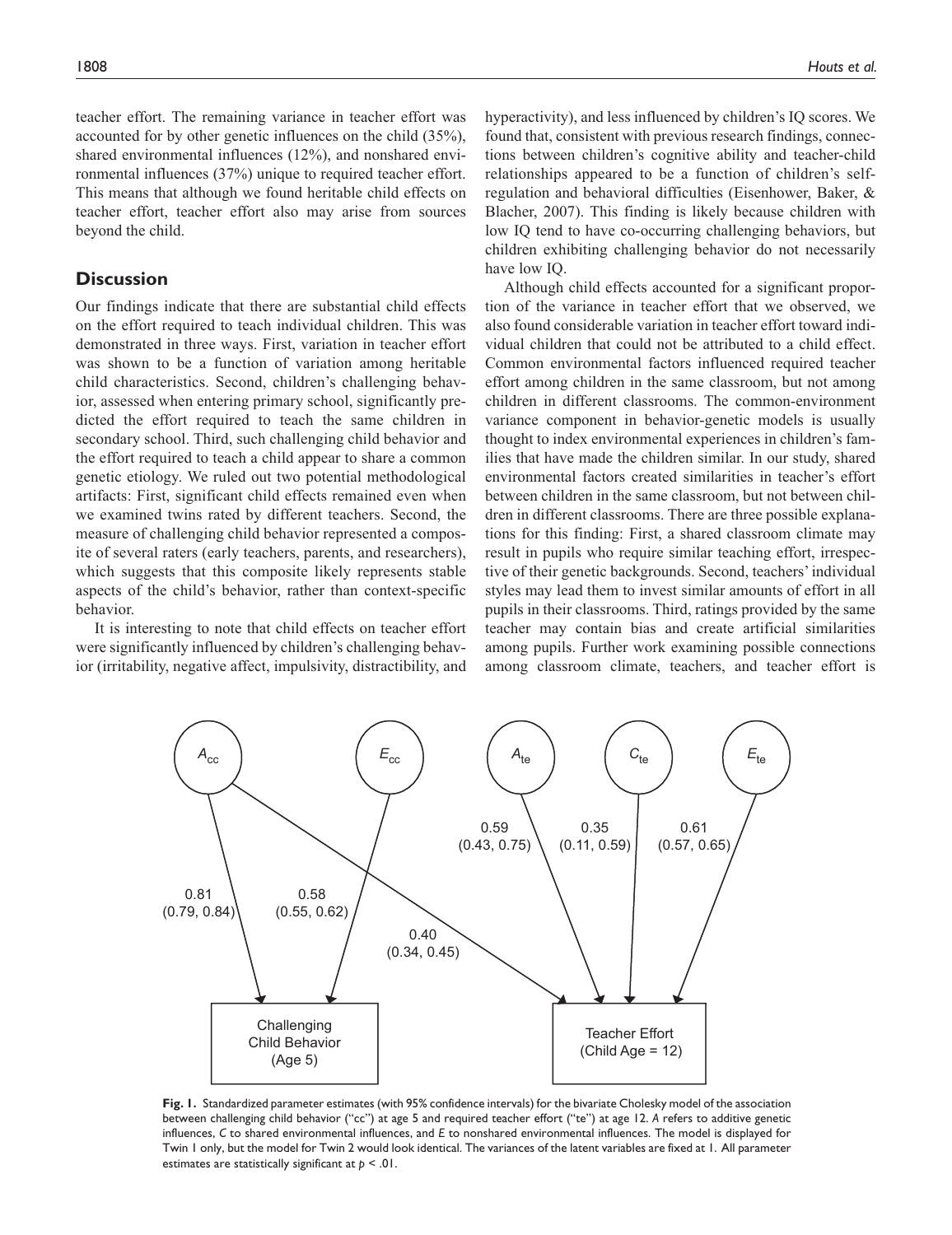needed to determine which of these factors is the most likely explanation for our finding.

Our study has several limitations. First, the findings are limited to one birth cohort growing up in England and Wales; future research will need to establish whether our findings generalize to school settings in other nations. Second, we studied a cohort of twins, and the findings need to be replicated in singletons. Third, we studied only one age group, and factors influencing teacher effort may be different at different ages and stages of school. Fourth, because this was a nationwide cohort, each pair of twins attended a different school, and we were unable to estimate school-level effects on teacher effort. Fifth, our self-report measure of teacher effort was developed for this study and showed very good psychometric properties. However, this measure should be validated against observational measures of teachers in classrooms.

Teaching children requires effort, and some children naturally require more effort than others. The goal of our study was not to blame children (or teachers) for difficulties in the classroom. Rather, our goal was to test the scope of children's effects on adults outside the family in order to better understand the factors that shape teachers' behavior in the classroom, which is emerging as one of the most important schooling factors affecting student learning (Goldhaber & Hannaway, 2009).

Our findings about child effects on teachers have four implications. First, targeted interventions directed at curbing early emerging, challenging child behaviors, particularly those associated with inattention and hyperactivity/impulsivity, may improve children's later teaching environments and thereby contribute to their learning; that is, cumulative continuities in children's difficulties may be stalled by actively breaking up gene-environment correlations. Indeed, treatment for hyperactivity and attentional problems has been shown to improve parenting (Barkley, 1981; Schachar, Taylor, Wieselberg, Thorley, & Rutter, 1987) and may have similar effects on teachers' behavior. Second, children's levels of challenging behavior could be used to determine classroom placement. Minimizing the number of children in each classroom who are extremely challenging would assist teachers in managing difficult behaviors that inevitably arise. Third, the fact that challenging students require more individual effort from teachers is important to consider when developing educational policies such as pay for performance, especially in schools with disproportionate numbers of challenging children. Finally, given the powerful role of children in shaping their teachers' behavior, teachers may benefit from learning and mastering cognitive and behavioral management skills for dealing with challenging child behaviors. Teachers will then be better able to prevent future problems before they arise—particularly problems that consume teachers' efforts and interfere with other students' learning.

#### **Declaration of Conflicting Interests**

The authors declared that they had no conflicts of interest with respect to their authorship or the publication of this article.

### **Funding**

The E-Risk Study is funded by the Medical Research Council (G9806489). Additional support was provided by the Economic and Social Research Council (RES-177-25-0013), Eunice Kennedy Shriver National Institute of Child Health and Human Development (HD061298), National Institute of Mental Health (MH077874), and National Institute on Drug Abuse (DA023026). Louise Arseneault is supported by the U.K. Department of Health. Avshalom Caspi is a Royal Society Wolfson Research Merit Award holder.

### **Supplemental Material**

Additional supporting information may be found at http://pss.sagepub .com/content/by/supplemental-data

#### **References**

- Achenbach, T.M., McConaughy, S.H., & Howell, C.T. (1987). Child/ adolescent behavioral and emotional problems: Implications of cross-informant correlations for situational specificity. *Psychological Bulletin*, *101*, 213–232.
- American Psychiatric Association. (1994). *Diagnostic and statistical manual of mental disorders* (4th ed.). Washington, DC: Author.
- Anderson, K.E., Lytton, H., & Romney, D.M. (1986). Mothers' interactions with normal and conduct disordered boys: Who affects whom? *Developmental Psychology*, *22*, 604–609.
- Baker, J.A. (2006). Contributions of teacher-child relationships to positive school adjustment during elementary school. *Journal of School Psychology*, *44*, 211–229.
- Barkley, R.A. (1981). The use of psychopharmacology to study reciprocal influences on parent-child interaction. *Journal of Abnormal Child Psychology*, *9*, 303–310.
- Baumrind, D. (1971). Current patterns of parental authority. *Developmental Psychology Monographs*, *4*, 1–103.
- Baumrind, D. (1991). Effective parenting during the early adolescent transition. In P.A. Cowan & M. Hetherington (Eds.), *Family transitions* (pp. 111–164). Hillsdale, NJ: Erlbaum.
- Bell, R.Q. (1968). A reinterpretation of the direction of effects of studies of socialization. *Psychological Review*, *75*, 81–95.
- Birch, S.H., & Ladd, G.W. (1997). The teacher-child relationship and children's early school adjustment. *Journal of School Psychology*, *35*, 61–79.
- Birch, S.H., & Ladd, G.W. (1998). Children's interpersonal behaviors and the teacher-child relationship. *Developmental Psychology*, *34*, 934–946.
- Caspi, A., Henry, B., McGee, R., Moffitt, T.E., & Silva, P.A. (1995). Temperamental origins of child and adolescent behavior problems: From 3 to age 15. *Child Development*, *66*, 55–68.
- Doumen, S., Verschueren, K., Buyse, E., Germeijs, V., Luyckx, K., & Soenens, B. (2008). Reciprocal relations between teacher-child conflict and aggressive behavior in kindergarten: A three-wave longitudinal study. *Journal of Clinical Child and Adolescent Psychology*, *37*, 588–599.
- Eisenhower, A.S., Baker, B.L., & Blacher, J. (2007). Early studentteacher relationships of children with and without intellectual